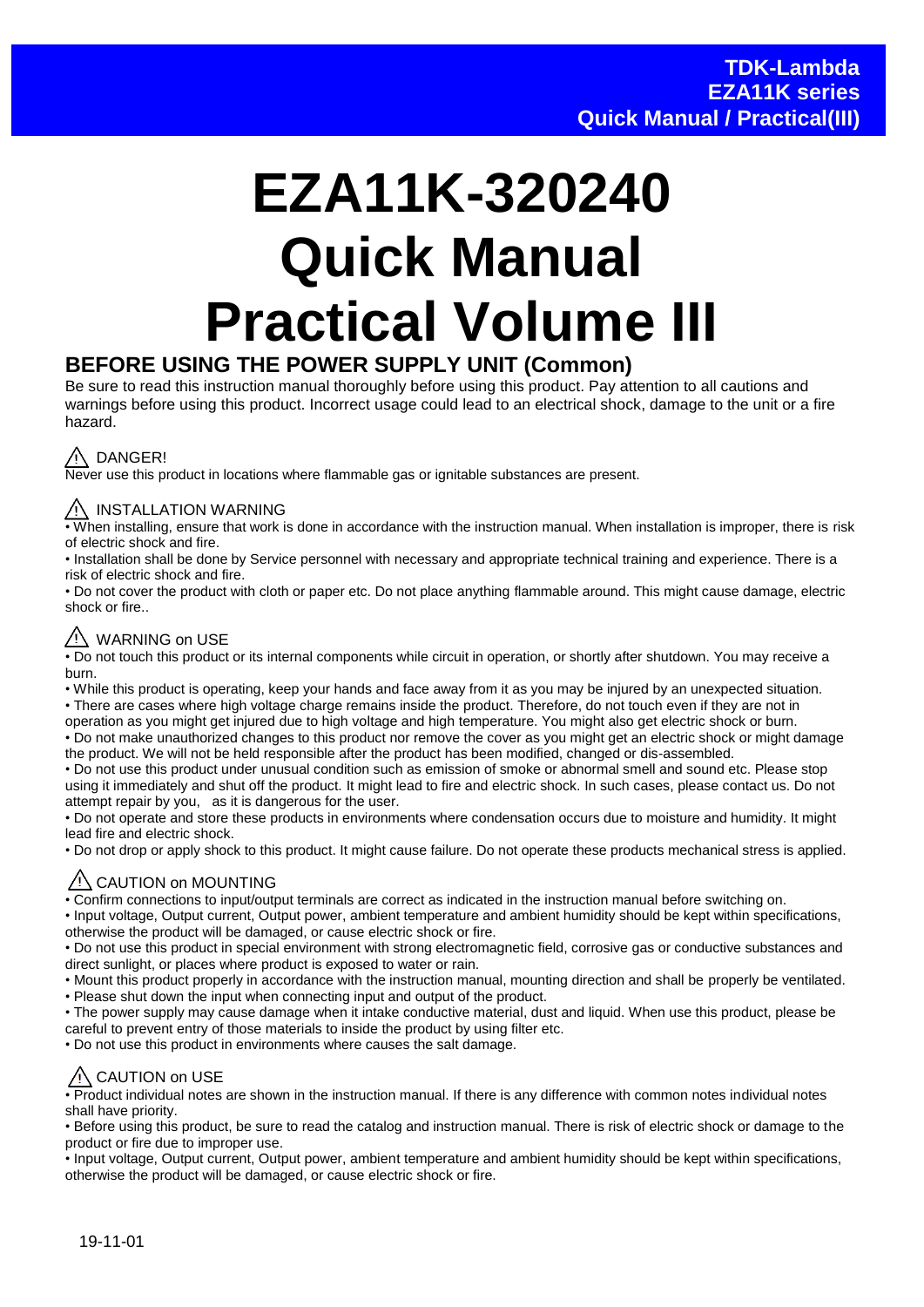• If the built-in fuse is blown, do not use the product even after replacing the fuse as there is risk of abnormality inside. Be sure to request repair to our company.

• For products without built-in protection circuit (element, fuse, etc.), insert fuse at the input to prevent smoke, fire during abnormal operation. As for products with built-in protection circuit, depending on usage conditions, built-in protection circuit might not work. It is recommended to provide separate proper protection circuit.

• For externally mounted fuse do not use other fuses aside from our specified and recommended fuse.

• This product was made for general purpose electronic equipment for standard industrial use and is not designed for applications requiring high safety (such as extremely high reliability and safety requirements. Even though high reliability and safety are not required, this product should not be used directly for applications that have serious risk for life and physical safety. Take sufficient consideration in fail-safe design (such as providing protective circuit or protective device inside the system, providing redundant circuit to ensure no instability when single device failure occurs).

• When used in environments with strong electromagnetic field, there is possibility of product damage due to malfunction. • When used in environment with corrosive gas (hydrogen sulfide, sulfur dioxide, etc.) , there is possibility that they might penetrate the product and lead to failure.

• When used in environments where there is conductive foreign matter or dust, there is possibility of product failure or malfunction.

• Provide countermeasure for prevention of lightning surge voltage as there is risk of damage due to abnormal voltage. • Connect together the frame ground terminal of the product and the ground terminal of the equipment for safety and noise reduction. If these grounds are not connected together, there is risk of electric shock.

• Parts with lifetime specifications (built-in fan, electrolytic capacitor) are required to be replaced periodically. Set the overhaul period depending on the environment of usage and perform maintenance. Also, note that there are cases when EOL products cannot be overhauled.

• Take care not to apply external abnormal voltage to the output. Especially, applying reverse voltage or overvoltage more than the rated voltage to the output might cause failure, electric shock or fire.

• Do not use in special environment such as places directly exposed to sunlight, dew condensation, moisture, rain, strong electro-magnetic field, or corrosive gas (hydrogen sulfide, sulfur dioxide).

• This product has a built-in fan for air-cooling. Do not block the air intake and exhaust.

• The output of this product is considered to be a hazardous energy level (The voltage is 2V or more and the power is 240VA or more). It must not be made accessible to users. Protection must be provided for Service Engineers against indirect contact with the output terminals and/or to prevent tools being dropped across them. While working on this product, the DC input power must be switched off and the input and output voltage should be zero.

• When short the output during operation, there is damage inside the converter.

• When change abrupt in Input voltage during operation, there is a Risk of damage inside the converter.

• When use the Electric storage device, Please refer to the manual of electric storage device and use the appropriate protection device.

#### **Note**

• There is a possibility machining traces remain on sheet metal of product.

• Consider storage of the product at normal temperature and humidity avoiding direct exposure to sunlight at environment with minimal temperature and humidity changes. Storage of product at high temperature, high humidity and environments with severe changes in temperature and humidity might cause deterioration, and occurrence of condensation in the product.

• When disposing product, follow disposal laws of each municipality.

• Published EMI (CE, RE) or immunity is the result when measured in our standard measurement conditions and might not satisfy specification when mounted and wired inside end-user equipment. Use the product after sufficiently evaluating at actual end-user equipment.

• Catalogue, contents of the instruction manual may be changed without a prior notice. Refer to latest catalogue or instruction manual.

• Reproduction or reprinting the instruction manual or its portion is forbidden without our permission.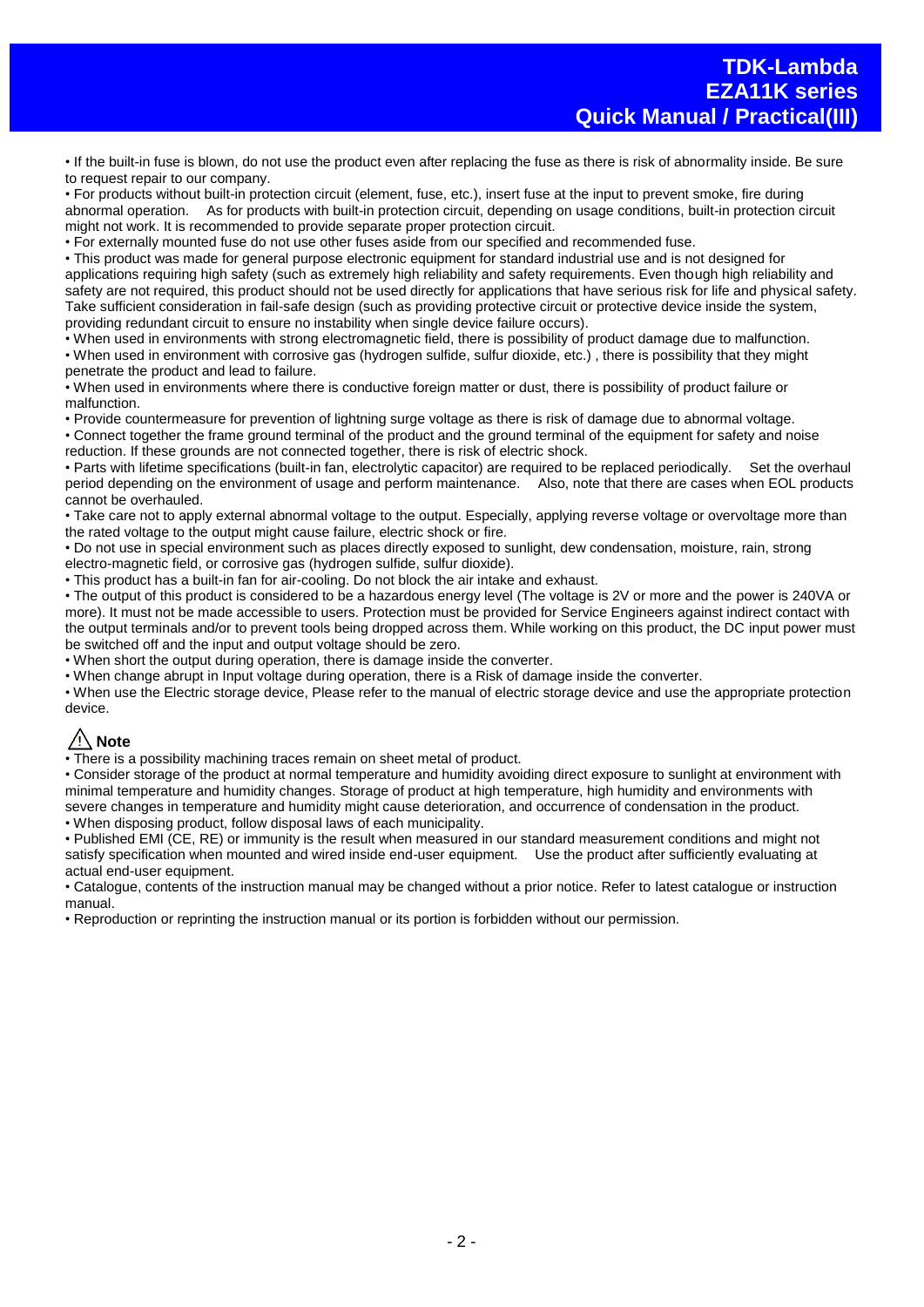# **Over view of Quick manual Practical Volume III**

**Quick Manual Practical Volume III explains how to check the input / output current and voltage on the high voltage (grid) side and low voltage (battery) side of EZA11K, and how to check the details of alarms that occurred during operation of EZA11K.** 

**EZA11K uses a circuit that does not start unless a predetermined voltage (pre charge) is applied to both the high and low voltage sides. However, if the "Grid Ramp Up" or "Battery Ramp Up" function is used after adjusting the usage conditions, it is possible to start even if either the high voltage side or the low voltage side is 0V. This manual will explain that too.**

# **Contents**

**1) Construction of communication environment with RS-485**

**2) Alarm confirmation using CNVCommCC**

**3) Checking the operation status using CNVCommCC**

**4) Startup from grid side 0V using "Grid Ramp Up (Grid bus ramping up)"**

**5) Starting from 0V on the battery side using "Battery Ramp Up (Battery bus ramping up)"**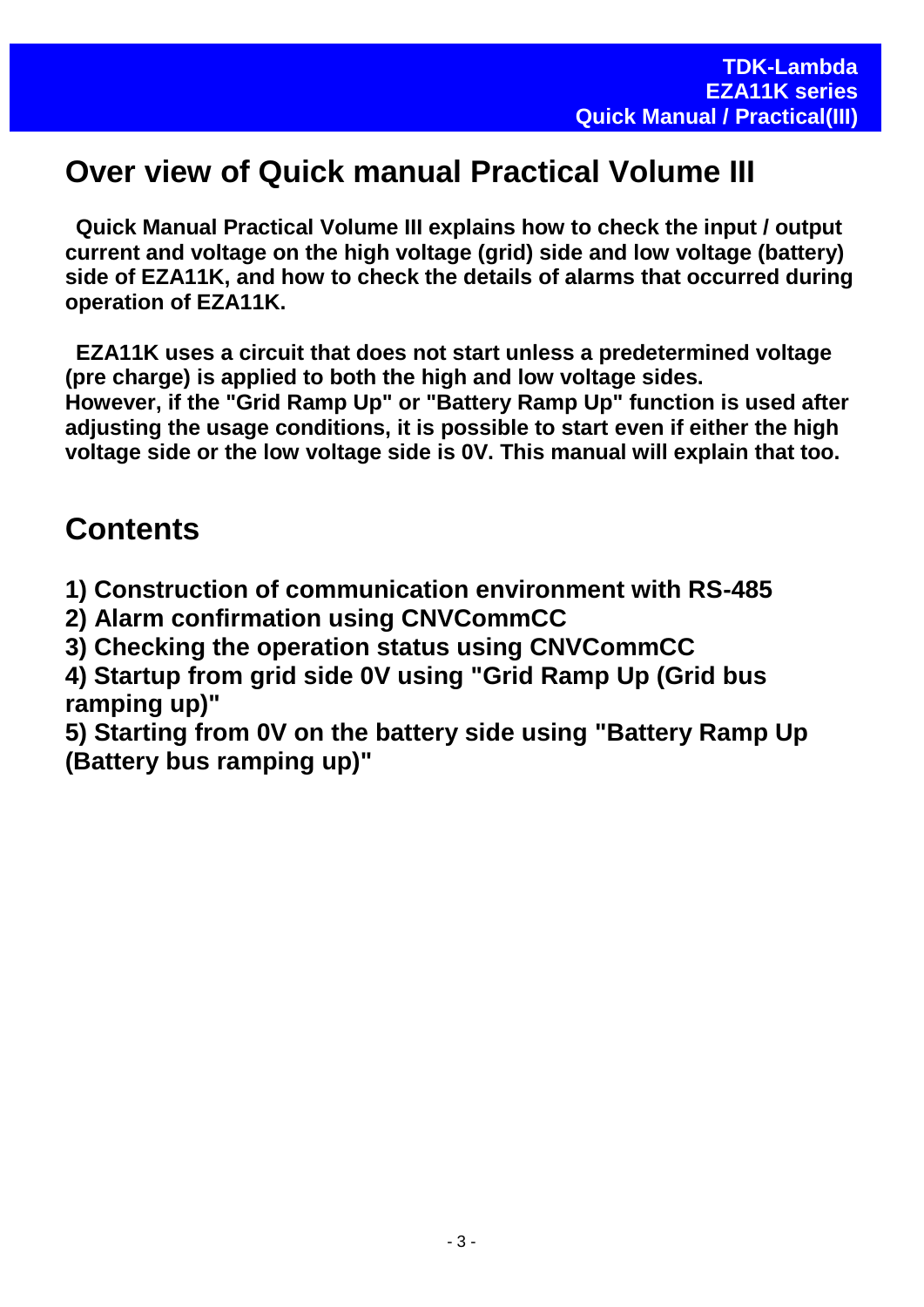#### 1) Construction of communication environment with RS-485

The connection diagram for controlling EZA2500 with RS-485 is shown below. Since it is also described in Quick Manual basic version, if you have already referred to it, proceed to the next chapter.



- ① LED of Indicator
- ② RESET :Tactile Switch
- ③ ADDRESS : Rotary Switch
- ④ Grid Signal connector (DC320V HVDC Terminal) DC320V HVDC Power Supply Input Output Terminal: -V, NC\*, +V (The fuse is connected to +V) from the left
- ⑤ CN : External Signal Connector
- ⑥DIP SW
- ⑦ RS-485 : Serial Interface Connector
- ⑧ Battery Signal connector (DC240V LVDC Terminal) DC240V Power Supply Input Output Terminal: -V. NC<sup>\*</sup>, +V (The fuse is connected to +V) from the left
- ⑨ Ground terminal(M5 Screw)

NC\*: No internal connection.



Select the DC / AC inverter with a regenerative function that can apply the specified voltage to the grid side of EZA even when EZA is stopped, and that can be used for DC⇒AC and AC⇒DC.



When connecting a DC input power source such as a PV inverter to the grid side, enable "Grid Ramp Up" of EZA. For details on "Grid Ramp Up", refer to section 4) in this manual.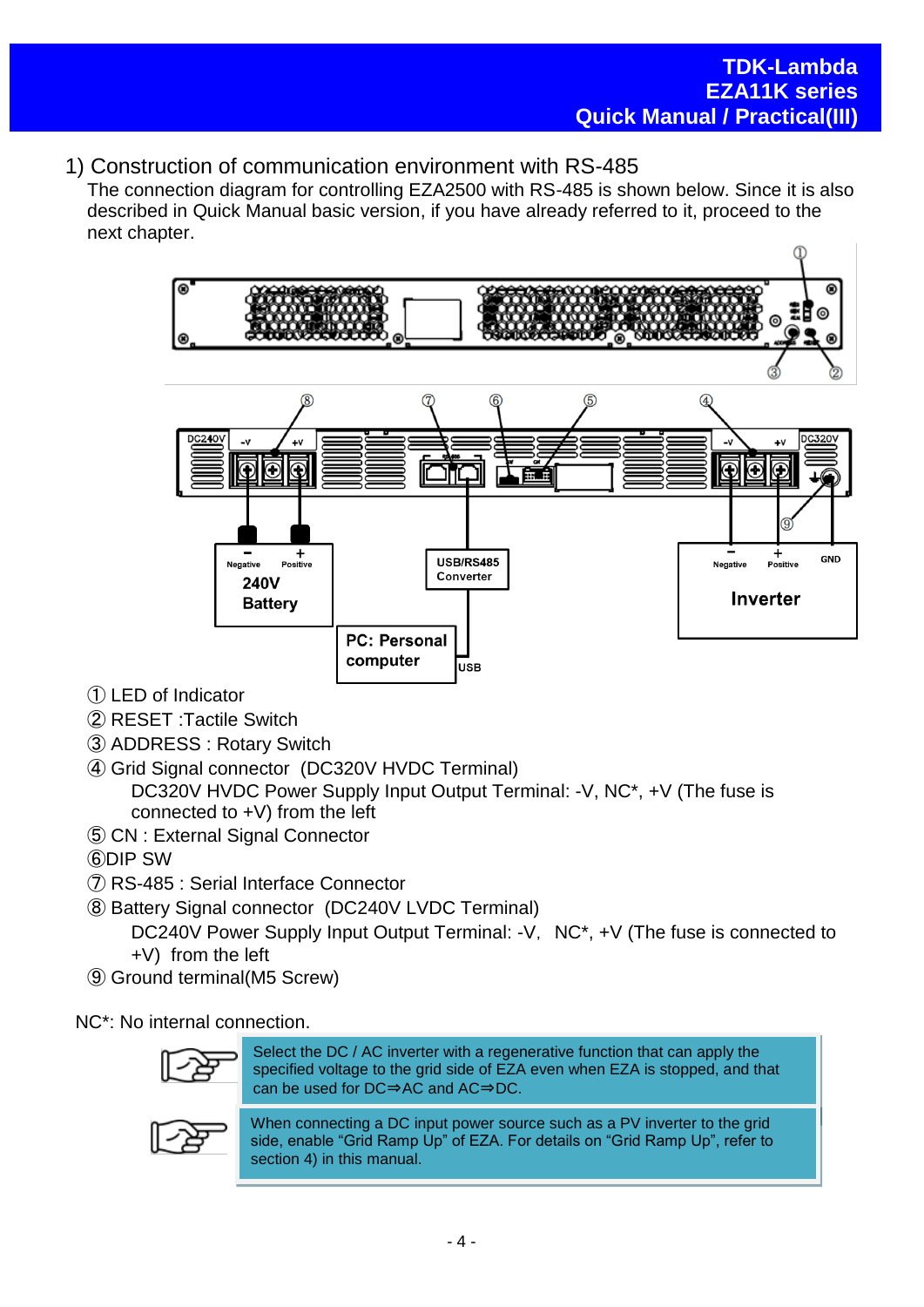The setting procedure is shown below.

① Setting communication conditions for DIP switch and RS-485.

Set the EZA to operation via RS-485 and the address on RS-485 to "0", the communication speed to 19.2 kbps.

> Set the terminal voltage on both the grid side and the battery side of the EZA to 0 V, and then, as shown in the photo below, set all the DIP switch to OFF (pushed up) on the back.



Set the rotary switch on the front panel as shown in the picture below.





※ The factory setting is the above setting.

## ② Restart the control board.

Set the terminal voltage on the EZA grid side and battery side to 0 V at the same time, and then apply a voltage of DC120 V or more again. At this time, do not apply a voltage exceeding the upper limit of the specification.



The control board reads the values of DIP switch and rotary switch at restart.

The control board is also restarted by applying DC120V or more to either the battery or grid side. (Do not apply a voltage exceeding the upper limit of the specification.)

## ③Check that communication is possible.

Start up the personal computer on which CNVCommCC is installed, and confirm that it can communicate with the personal computer and EZA according to the operation manual of CNVCommCC distributed together.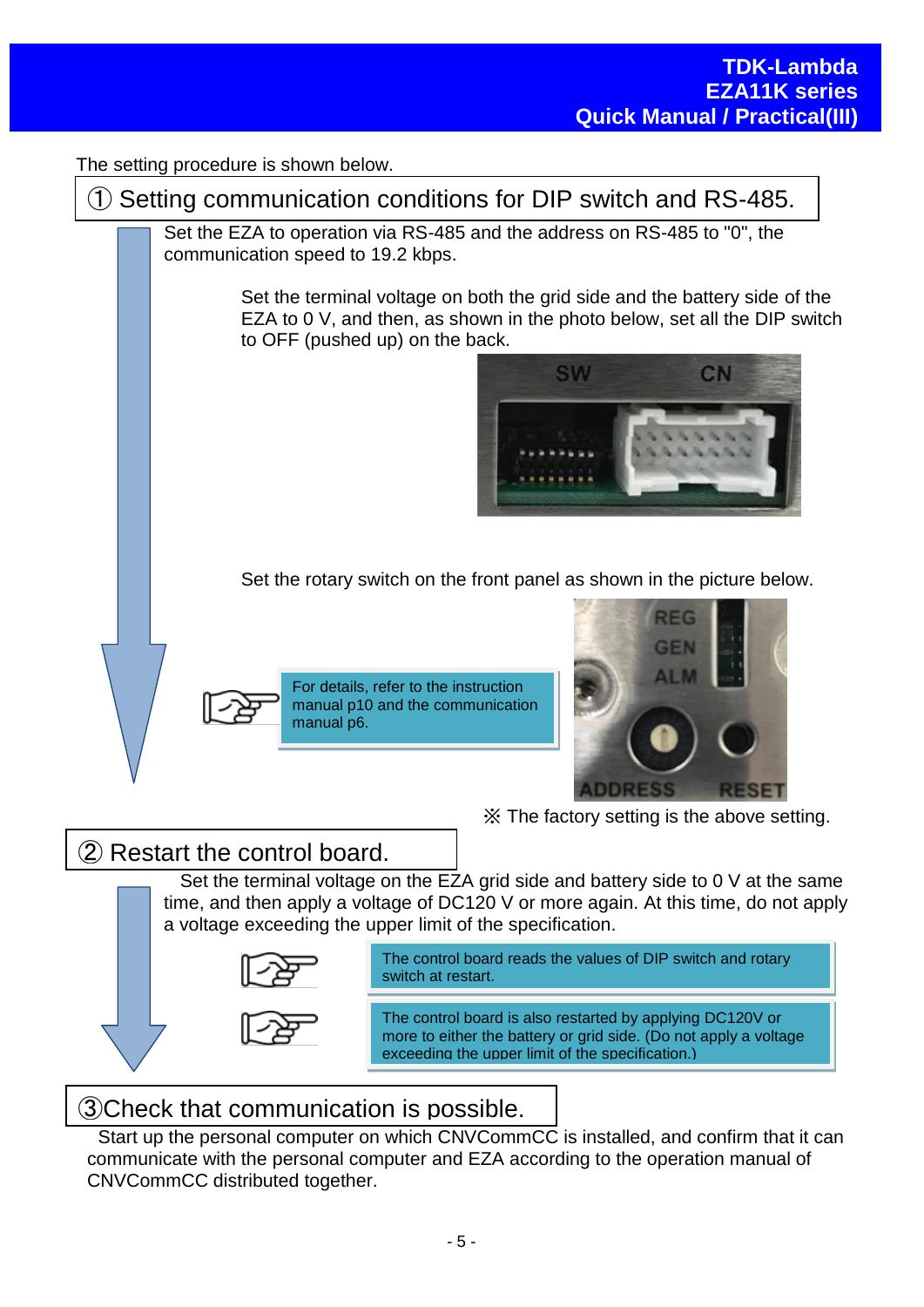#### 2) Alarm confirmation using CNVCommCC

If an alarm occurs while EZA is running, it can be confirmed via RS485.

The following describes how to check the alarm contents using the CNVCommCC GUI software

| 1)Start CNVCommCC.                                                                                                                                                                                                                                                       |  |  |  |  |  |
|--------------------------------------------------------------------------------------------------------------------------------------------------------------------------------------------------------------------------------------------------------------------------|--|--|--|--|--|
| Start CNVCommCC and confirm that it can communicate with EZA.                                                                                                                                                                                                            |  |  |  |  |  |
| 2. Checking the details of the alarm.                                                                                                                                                                                                                                    |  |  |  |  |  |
| 10 Olick "Main" tab and click "READ" of "[02] Converter status" to display the current<br>status of EZA.<br>2 Click "READ" in "[09] Alarm" to display the details of alarm that has occurred. Click<br>"v" to display the second line and below.                         |  |  |  |  |  |
| CNVCommCC (EZA11K) Ver.01.0F<br>$\Box$<br>$\times$                                                                                                                                                                                                                       |  |  |  |  |  |
| Window<br>File<br><b>Tools</b><br>Communication status<br>Tx<br><b>Rx</b>                                                                                                                                                                                                |  |  |  |  |  |
| Target Address © Single Target 0 (0x00)<br><b>Own Address</b><br>126 (0x7E)<br>Group Broadcast   15 (0x0F)<br>◯ Broadcast<br>$\checkmark$<br>$\checkmark$<br><b>J</b><br>Main<br>Other Setting   Converter Infomation                                                    |  |  |  |  |  |
| [00] Operation<br>Automatic<br>$\bigcirc$ Manual<br><b>READ</b><br>Battery CV<br>Grid CV<br>Wait<br>● With Batt CC<br>$\bigcirc$ With Grid CC<br>*Available only "Grid CV"                                                                                               |  |  |  |  |  |
| [03]CV Chrging Parameter<br>[04] CV Discharging Parameter<br>[TGV]<br>[DRG] (%)<br>[TBV]<br>$[DRB]$ $(96)$<br><b>READ</b><br><b>READ</b><br>Target Grid Voltage<br>Target Battery Voltage<br>Droop Rate of Grid<br>Droop Rate of Battery<br><b>WRITE</b><br><b>WRITE</b> |  |  |  |  |  |
| [02] Converter Status<br>Running State<br>Grid Rampup<br>Battery Upper Limit warning<br>FAN warning<br><b>READ</b><br>Alarm State<br>Current Derating<br>Battery Lower Limit warning<br>Battery Rampup                                                                   |  |  |  |  |  |
| [09]Alarm<br><b>READ</b><br><b>CLEAR</b>                                                                                                                                                                                                                                 |  |  |  |  |  |
| [10]Converter Meter1<br>[VB] Battery Voltage<br>[IB] Battery Current<br>[WB] Battery Power<br>[TMP] Tempature<br><b>READ</b>                                                                                                                                             |  |  |  |  |  |
| [VG] Grid Voltage<br>[WG] Grid Power<br>[IG] Grid Current<br>READ ALL                                                                                                                                                                                                    |  |  |  |  |  |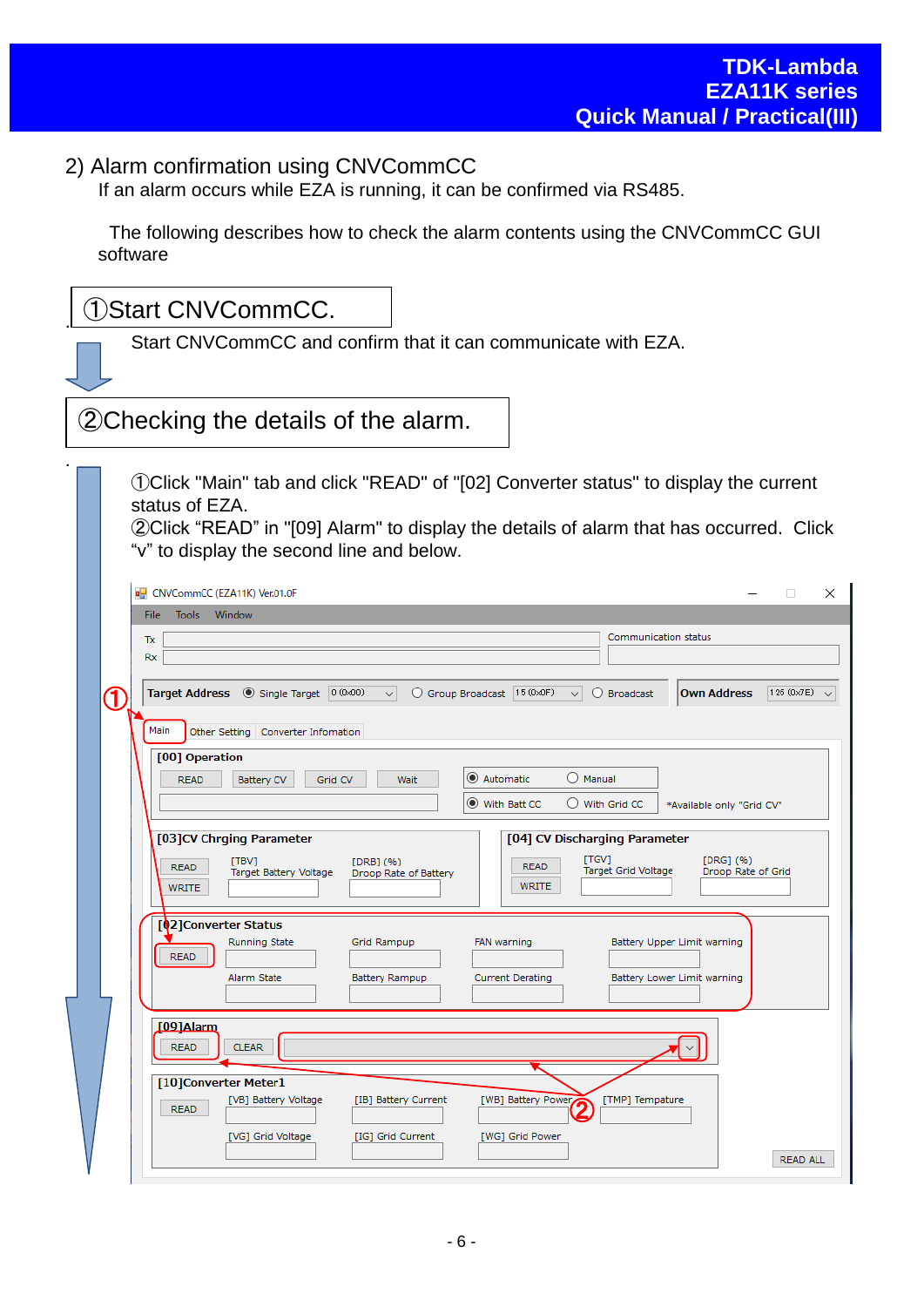# ③ Clear the alarm.

① Click the "Main" tab and click "READ" of "[02] Converter status". The current status of EZA will be displayed. If the alarm has occurred, it will be displayed whether it is a heavy alarm or a light alarm. Check which alarm is occurring with "[09] Alarm". ② Refer to p14-16 of the EZA11K instruction manual and remove the cause of the alarm that has occurred.

③ For heavy alarm, click "CLEAR" in "[09] Alarm" to clear the alarm.

| CNVCommCC (EZA11K) Ver.01.0F                                                                                                                                                                                                    | П<br>$\times$              |  |  |
|---------------------------------------------------------------------------------------------------------------------------------------------------------------------------------------------------------------------------------|----------------------------|--|--|
| Window<br><b>Tools</b><br><b>File</b>                                                                                                                                                                                           |                            |  |  |
| Communication status<br>Tx                                                                                                                                                                                                      |                            |  |  |
| <b>Rx</b>                                                                                                                                                                                                                       |                            |  |  |
| Target Address Sing Farget<br>$ 0(0 \times 00) $<br><b>Own Address</b><br>Group Broadcast  15 (0x0F)<br>О<br>$\bigcirc$ Broadcast<br>$\checkmark$<br>$\vee$                                                                     | 126 $(0 \times 7E)$ $\vee$ |  |  |
| Main<br>Other Setting   Converter Infomation                                                                                                                                                                                    |                            |  |  |
| [00] Operation                                                                                                                                                                                                                  |                            |  |  |
| C Automatic<br>$O$ Manual<br>Battery $CV$<br>Grid CV<br>Wait<br><b>READ</b>                                                                                                                                                     |                            |  |  |
| With Batt CC<br>$\bigcirc$ With Grid CC<br>*Available only "Grid CV"                                                                                                                                                            |                            |  |  |
| [03]CV Chrging Parameter<br>[04] CV Discharging Parameter<br>[TGV]<br>$[DRG]$ $(96)$<br>[DRB] (%)<br><b>READ</b><br><b>READ</b><br>Target Grid Voltage<br>Droop Rate of Grid<br>Target Battery Voltage<br>Droop Rate of Battery |                            |  |  |
| <b>WRITE</b><br><b>WRITE</b>                                                                                                                                                                                                    |                            |  |  |
| [02]Converter Status<br>Running State<br>Grid Rampup<br>FAN warning<br>Battery Upper Limit warning<br><b>READ</b><br>Alarm State<br>Battery Rampup<br><b>Current Derating</b><br>Battery Lower Limit warning                    |                            |  |  |
| [09]Alarn<br><b>READ</b><br><b>CLEAR</b><br>$\checkmark$                                                                                                                                                                        |                            |  |  |
| [10]Converter Meter1<br>[IB] Battery Current<br>[VB] Battery Voltage<br>[WB] Battery Power<br>[TMP] Tempature<br><b>READ</b><br>3<br>[IG] Grid Current<br>[WG] Grid Power<br>[VG] Grid Voltage                                  |                            |  |  |
|                                                                                                                                                                                                                                 | <b>READ ALL</b>            |  |  |

When controlling from the external signal connector CN, if pin 7 remains shorted, it will not restart even if a clear operation is performed. To restart, it is necessary to open pin 7 once and short again. (Note that this is different from the operation of EZA2500.) Clearing the alarm is necessary in the case of a heavy alarm (the red LED is lit in the front panel). In addition to the above operations, the alarm can be cleared by pressing the RESET switch on the front panel or shorting the CN pin 11 to SG. In the case of light alarm, if the cause of the alarm is removed, the clear operation is unnecessary and the system will restart automatically.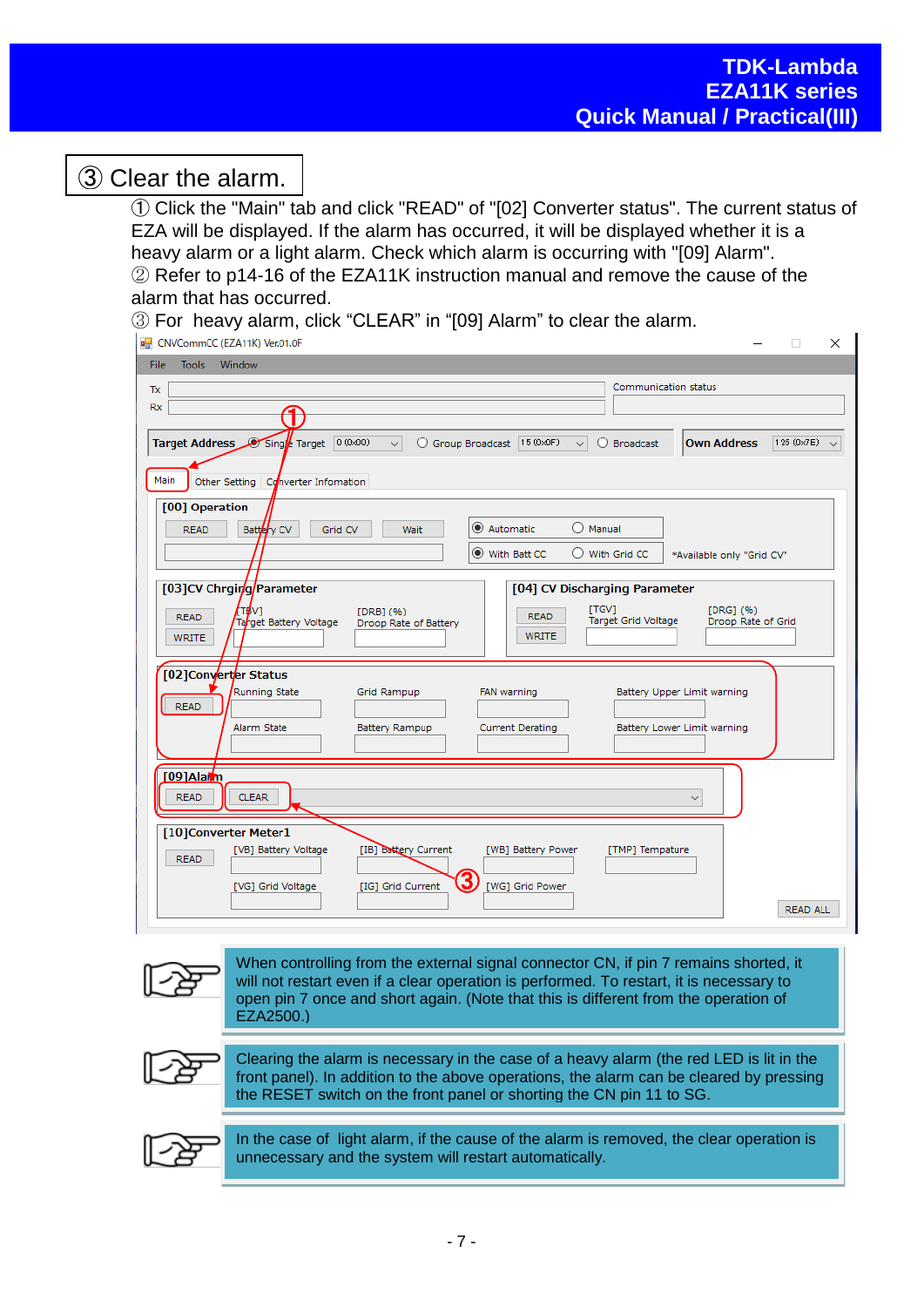# 3) Checking the operation status using CNVCommCC

It is possible to check the operating status during EZA waiting and operating via RS485. The following describes how to check the alarm contents using CNVCommCC.

| 1)Start CNVCommCC.                                                                                                                                                               |
|----------------------------------------------------------------------------------------------------------------------------------------------------------------------------------|
| Start CNVCommCC and confirm that it can communicate with EZA.                                                                                                                    |
|                                                                                                                                                                                  |
| 2) Checking the details of the Converter Status.                                                                                                                                 |
| 10 OClick "Main" tab and click "READ" of "[02] Converter status" to display the current<br>status of EZA                                                                         |
| (2) Click "READ" in "[10] Converter Meter 1" to display the details of voltage, current,                                                                                         |
| power and internal temperature of the battery side and grid side at the time of clicking.<br>3) To update and display all parameters on the screen, click "READ ALL" at the      |
| bottom left of the screen.                                                                                                                                                       |
| CNVCommCC (EZA11K) Ver.01.0F<br>×<br>0                                                                                                                                           |
| <b>Tools</b><br>Window<br>File                                                                                                                                                   |
| Communication status<br>Tx                                                                                                                                                       |
| <b>Rx</b>                                                                                                                                                                        |
| Target Address $\bullet$ Single Target $\vert$ 0 (0 x 0 0)<br>Group Broadcast 15 (0x0F)<br><b>Own Address</b><br>126 (0x7E)<br>O Broadcast<br>$\vee$<br>$\checkmark$<br>(1       |
| Main                                                                                                                                                                             |
| Other Setting   Converter Infomation                                                                                                                                             |
| [00] Operation<br>Automatic<br>() Manual<br>Grid CV<br><b>READ</b><br><b>Battery CV</b><br>Wait                                                                                  |
| ◉ With Batt CC<br>$\bigcirc$ With Grid CC<br>*Available only "Grid CV"                                                                                                           |
|                                                                                                                                                                                  |
| [03]CV Chrging Parameter<br>[04] CV Discharging Parameter                                                                                                                        |
| [TGV]<br>$[DRG]$ $(96)$<br>[TBV]<br>$[DRB]$ $(96)$<br><b>READ</b><br><b>READ</b><br>Target Grid Voltage<br>Droop Rate of Grid<br>Target Battery Voltage<br>Droop Rate of Battery |
| <b>WRITE</b><br><b>WRITE</b>                                                                                                                                                     |
| [02]Converter Status                                                                                                                                                             |
| Running State<br>Grid Rampup<br>FAN warning<br>Battery Upper Limit warning                                                                                                       |
| <b>READ</b>                                                                                                                                                                      |
| Alarm State<br><b>Current Derating</b><br>Battery Lower Limit warning<br>Battery Rampup                                                                                          |
|                                                                                                                                                                                  |
| $[09]$ Alarm<br>2<br><b>READ</b><br><b>CLEAR</b>                                                                                                                                 |
| $\checkmark$                                                                                                                                                                     |
| [10]Converter Meter1                                                                                                                                                             |
| <b>TVB</b> Battery Voltage<br>[WB] Battery Power<br>[IB] Battery Current<br>[TMP] Tempature<br><b>READ</b>                                                                       |
| [VG] Grid Voltage<br>[IG] Grid Current<br>[WG] Grid Power                                                                                                                        |
| READ ALL                                                                                                                                                                         |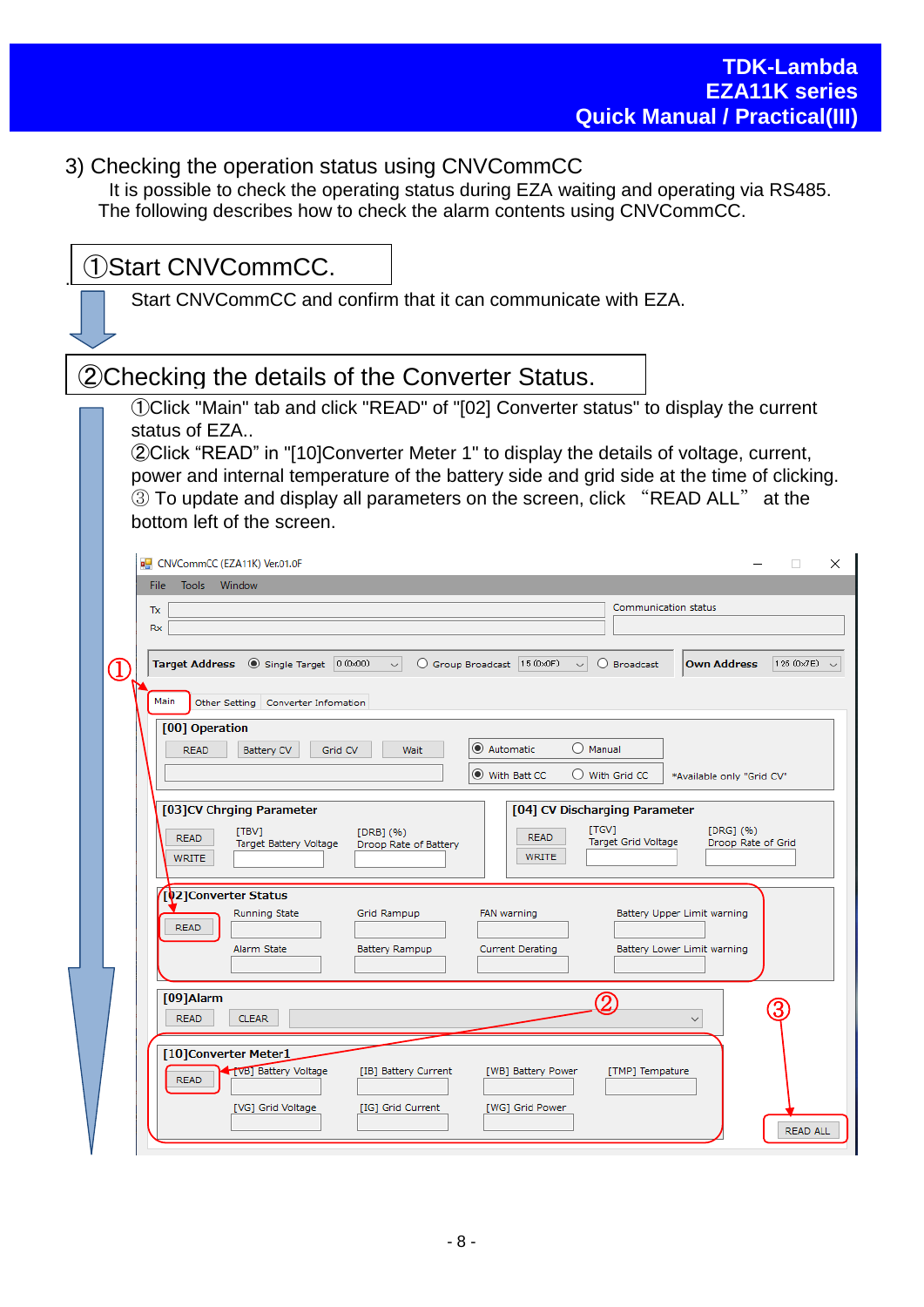# ③Check converter information.

① To display the current rotation speed of each air cooling fan of EZA at the time of click and 5VS (Internal 5V Line voltage of EZA), click "Converter Information" tab and click "READ" in "[11] Converter Meter 2"

② To display the current and voltage rating values on the grid side and battery side of EZA11K, click "READ" in "[14] Nominal Value".

③ To display the firmware version of the communication board and control board of EZA11K, click each "READ" in "[15] [16] Firmware Version".

④ By clicking "READ ALL" in the lower left of the screen, all the above values will be updated and displayed at the time of clicking.

|     | CNVCommCC (EZA11K) Ver.01.0F   |                                                               |                                                                                                                                             |                                 |                      | $\Box$<br>$\times$    |
|-----|--------------------------------|---------------------------------------------------------------|---------------------------------------------------------------------------------------------------------------------------------------------|---------------------------------|----------------------|-----------------------|
|     | <b>Tools</b><br>Window<br>File |                                                               |                                                                                                                                             |                                 |                      |                       |
|     | Tx                             |                                                               |                                                                                                                                             |                                 | Communication status |                       |
|     | Rx                             |                                                               |                                                                                                                                             |                                 |                      |                       |
| (1) |                                |                                                               |                                                                                                                                             |                                 |                      |                       |
|     |                                | Target Address <sup>1</sup> Single Target <sup>0 (0x00)</sup> | O Group Broadcast 15 (0x0F) v<br>$\vee$                                                                                                     | $\bigcirc$ Broadcast            | <b>Own Address</b>   | 126 (0x7E) $\sqrt{ }$ |
|     | Nain                           | Other Setting   Converter Infomation                          |                                                                                                                                             |                                 |                      |                       |
|     | [1] Converter Meter2           |                                                               |                                                                                                                                             |                                 |                      |                       |
|     | <b>READ</b>                    | [FAN1]<br>Fan1 Revolution Speed                               | [FAN2]<br>Fan2 Revolution Speed                                                                                                             | [FAN3]<br>Fan3 Revolution Speed | [V5S]<br>5VS Voltage |                       |
|     |                                | [FAN4]<br>Fan4 Revolution Speed                               | [FAN5]<br>Fan5 Revolution Speed                                                                                                             | [FAN6]<br>Fan6 Revolution Speed |                      |                       |
|     |                                |                                                               |                                                                                                                                             |                                 |                      |                       |
|     | 14] Nominal Value              | <b>Battery Voltage</b>                                        | <b>Battery Current</b>                                                                                                                      | Power                           |                      |                       |
|     | <b>READ</b>                    |                                                               |                                                                                                                                             |                                 |                      |                       |
|     |                                | Grid Voltage                                                  | <b>Grid Current</b>                                                                                                                         |                                 |                      |                       |
| 3   |                                |                                                               |                                                                                                                                             |                                 |                      |                       |
|     | <b>U511+6-Firmware Version</b> |                                                               |                                                                                                                                             |                                 |                      |                       |
|     |                                | <b>Interface Firmware Version</b><br><b>READ</b>              | <b>READ</b>                                                                                                                                 | Control Firmware Version        |                      |                       |
|     |                                |                                                               |                                                                                                                                             |                                 |                      |                       |
|     |                                |                                                               |                                                                                                                                             |                                 |                      |                       |
|     |                                |                                                               |                                                                                                                                             |                                 |                      | <b>READ ALL</b>       |
|     |                                |                                                               | The displayed voltage and current values include errors.                                                                                    |                                 |                      |                       |
|     |                                |                                                               | Refer to "External Function (RS-485)" on page 1 of the specification sheet<br>for the accuracy of the displayed voltage and current values. |                                 |                      |                       |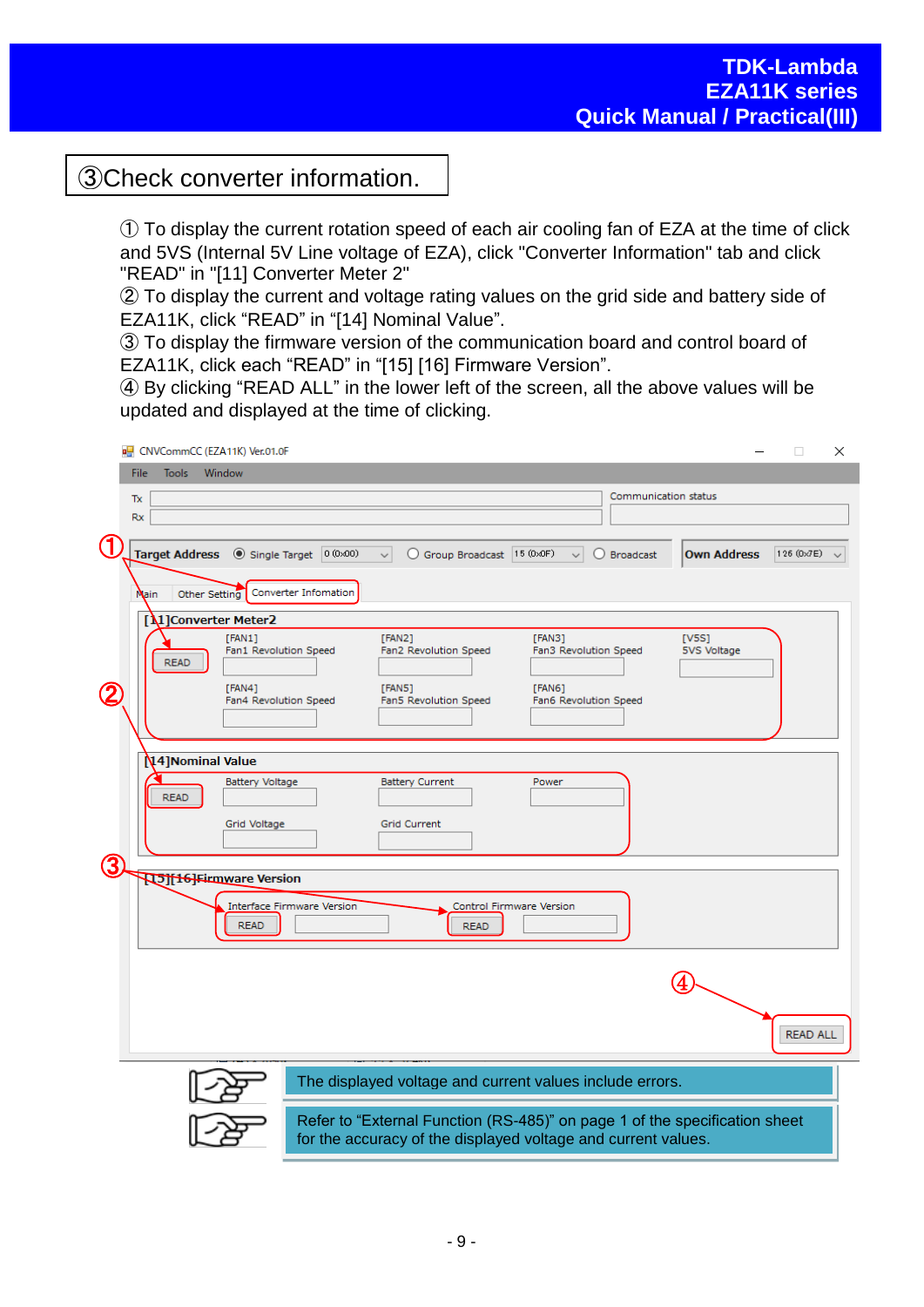4) Startup from grid side 0V using "Grid Ramp Up (Grid bus ramping up)"

Before starting up EZA11K, you must apply voltages higher than "Under Grid Volts (UGV)" and "Under Battery Volts (UBV)" to the grid side (HVDC side) and the battery side (LVDC side), respectively.

Otherwise, the main converter cannot be started, and even if a start command is input, the alarm is output and it does not start.

However, when "Grid bus ramp up" is enabled, if the voltage on the grid side (high voltage side) is from 0V to less than 90% of the "grid low voltage threshold (UGV)" (For example, if UGV is 230V, it is less than 207V), EZA discharges small power to the grid side, EZA discharges small power to the grid side even if the voltage on the grid side (HVDC/high voltage side) is less than the "Under Grid Volts (UGV)". And when the grid bus voltage rises above UGV, EZA will start normal operation.

In order to start with "Grid Ramp Up", it is necessary that the voltage higher than the "Under Battery Volts (UBV)" is applied to the battery side (LVDC/low voltage side). During "Grid Ramp Up", it is necessary to connect only a capacitive load of 15000μF or less to the grid side.

The "Grid Ramp Up" function is disabled when shipped from the factory. To enable it, you need to set bit 3 of the CCF parameter to "1".

The following explains how to enable "Grid Ramp Up" function using CNVCommCC..

#### ①Start CNVCommCC.

Start CNVCommCC and confirm that it can communicate with EZA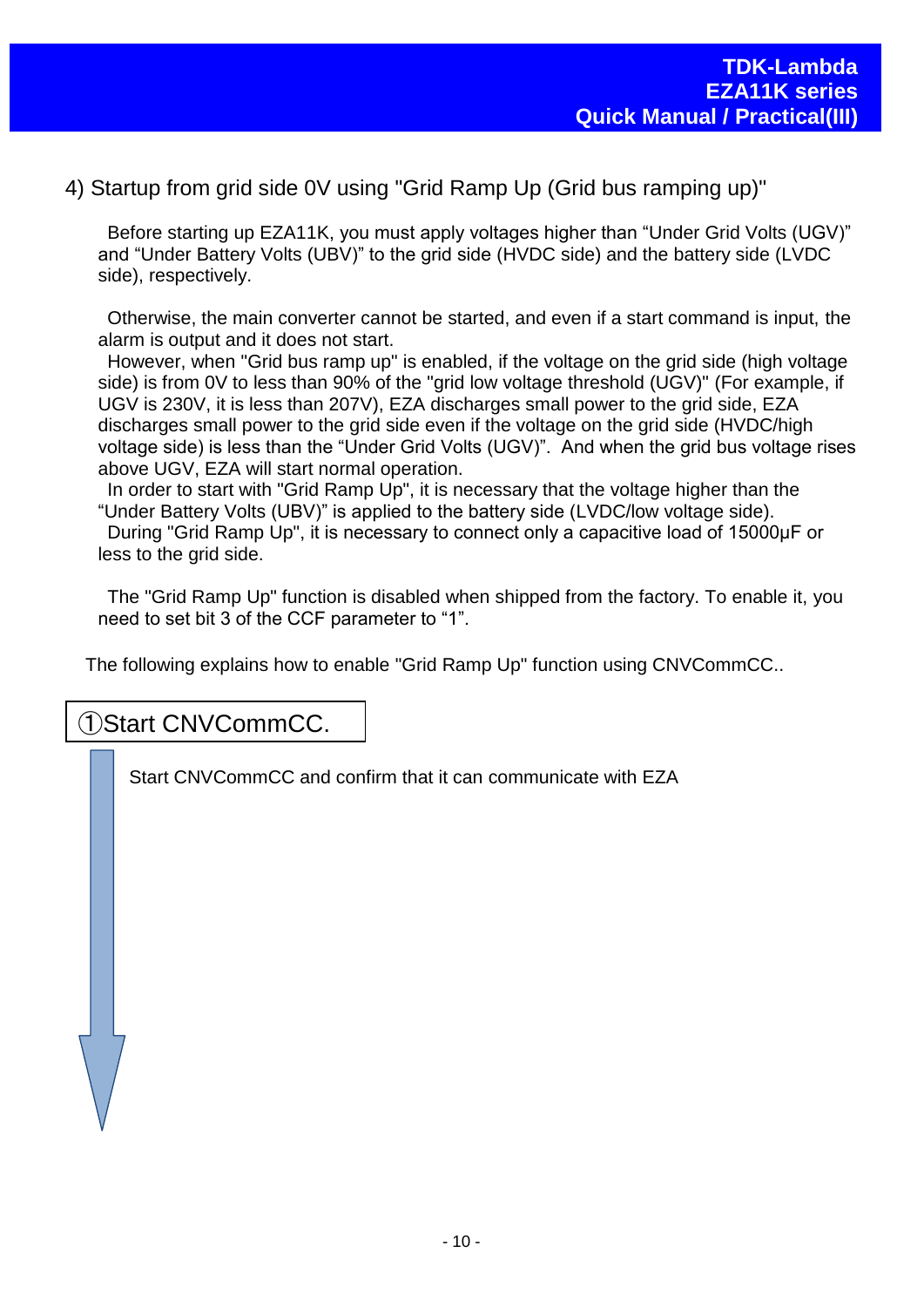| (2) Enable "Grid Ramp Up" function.                                                                                                                                                                                                                                                                                                                                                                                                                                                |
|------------------------------------------------------------------------------------------------------------------------------------------------------------------------------------------------------------------------------------------------------------------------------------------------------------------------------------------------------------------------------------------------------------------------------------------------------------------------------------|
| 1) Click the "Other Settings" tab and click "READ" in [07] Converter<br>Configuration Parameter 1 to display the current setting of CCF parameters.                                                                                                                                                                                                                                                                                                                                |
| 2 Check the check box for "Rump up Grid Side" in the [CCF] Converter<br><b>Configure Function.</b><br>3 Click "WRITE" to write the settings to EZA.                                                                                                                                                                                                                                                                                                                                |
| 4 Click "READ" to confirm the writing.<br>CNVCommCC (EZA11K) Ver.01.0F<br>$\Box$<br>×                                                                                                                                                                                                                                                                                                                                                                                              |
| <b>File</b><br><b>Tools</b><br>Window<br>Communication status<br>Tx<br>Rx                                                                                                                                                                                                                                                                                                                                                                                                          |
| Single Target 0 (0x00)<br><b>Farget Address</b><br>Group Broadcast 15 (0x0F)<br><b>Own Address</b><br>126 (0x7E)<br>◯ Broadcast<br>$\checkmark$<br><b>Other Setting</b><br>Converter Infoma<br>Main                                                                                                                                                                                                                                                                                |
| [07] Converter Configuration Parameter 1<br>3<br>[LBV] Limit of Battery Voltage<br><b>TBV1</b><br>[CCF] Converter Configure Function<br>Target Battery Voltage<br>for Discharging<br><b>READ</b><br>Battery Over Charging Protection<br><b>WRITE</b><br>Battery Under Discharging Protection<br>[CUD] Deviation of Volts for<br>[DLD] Deviation of Volts for<br>Rump up Battery Side<br>Warning of Charging Upper Limit<br>Warning of Discharging Lower Limit<br>Rump up Grid Side |
| [08] Converter Configuration Parameter2<br>[CCD] Deviation of Volts for Cancel<br>[DCD] Deviation of Volts for Cancel<br><b>READ</b><br>Warning of Charging Upper Limit<br>Warning of Discharging Lower Limit<br><b>WRITE</b>                                                                                                                                                                                                                                                      |
| [06] Converter Protection Parameter<br>[05] Dead zone Parameter<br><b>[UBV] Under Battery Volts</b><br>[OBV] Over Battery Volts<br>[UDZ] Upper Side Volts for Dead Zone<br><b>READ</b><br><b>READ</b><br>[UGV] Under Grid Volts<br>[OGV] Over Grid Volts<br>[LDZ] Lower Side Volts for Dead Zone<br><b>WRITE</b><br><b>WRITE</b>                                                                                                                                                   |
| [17] Current Limit Parameter<br>[LBC] Current Limit of Battery (Chrge)<br>[LBD] Current Limit of Battery (Dischrge)<br><b>READ</b><br>[LGC] Current Limit of Grid (Chrge)<br>[LGD] Current Limit of Grid (Dischrge)<br><b>WRITE</b><br><b>READ ALL</b>                                                                                                                                                                                                                             |
|                                                                                                                                                                                                                                                                                                                                                                                                                                                                                    |

# ③Start with "Grid Ramp Up".

The "Grid Ramp Up" of EZA11K is necessary the following.

- ① The battery side (LVDC/low voltage side) is applied the voltage higher than the "Under Battery Volts (UBV)"
- ② There is no load for the grid side(HVDC/high voltage side) except a capacitive load of 15000μF or less.
- ③ Starting in Automatic Grid CV Mode.
- ④ Starting in Automatic Grid CV with Battery CC Mode.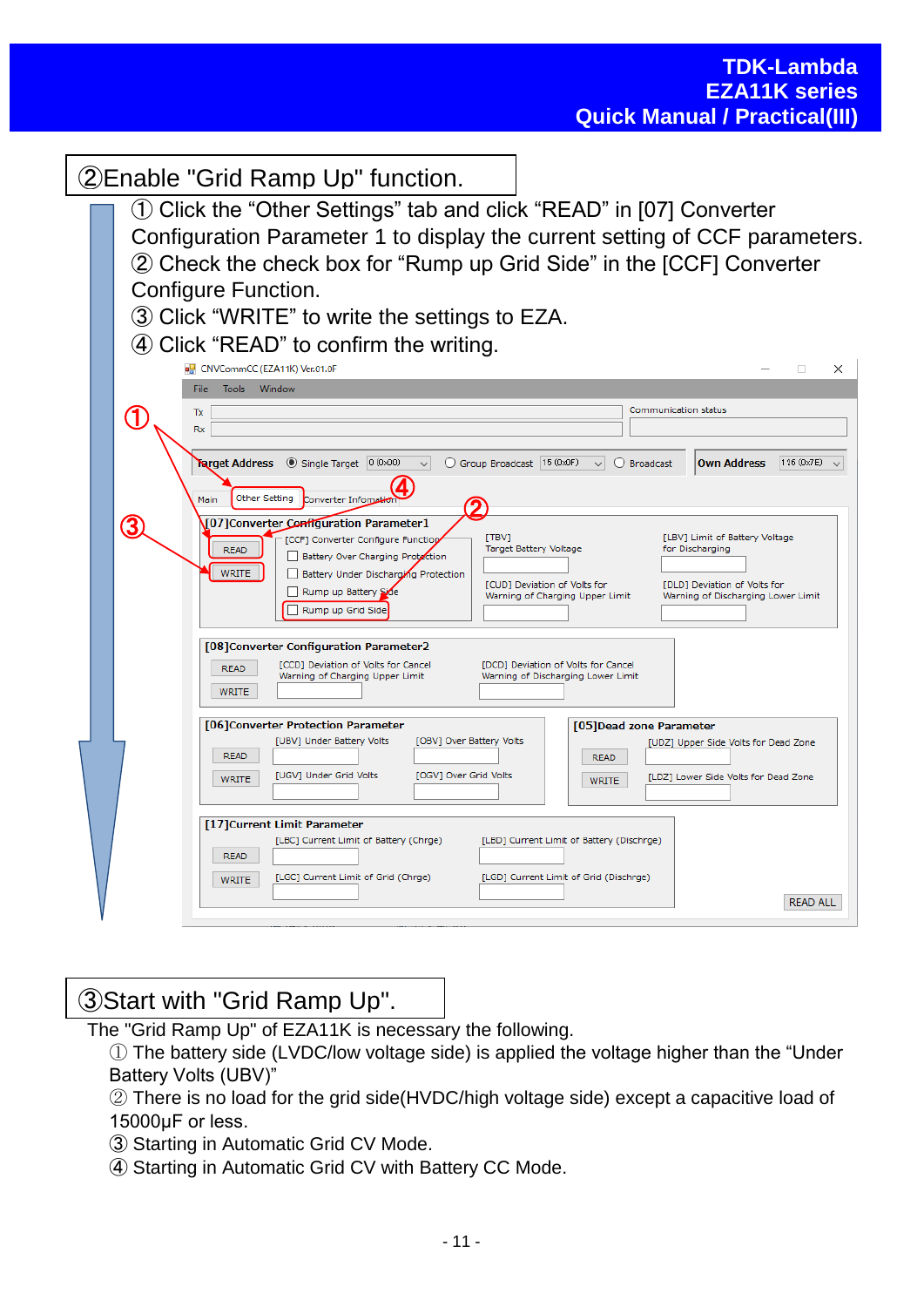⑤ Starting in Manual Grid CV Mode.

⑥ Starting in Manual Grid CV with Battery CC Mode.

When the start command is inputted to the EZA11K in the above situations, the "Grid Ramp Up" sequence is entered. And the normal operation starts after less than about 15 seconds.

| When the normal operation starts, the fans rotate.                                                                                                                                                                                                                                                                                                                        |  |  |  |  |
|---------------------------------------------------------------------------------------------------------------------------------------------------------------------------------------------------------------------------------------------------------------------------------------------------------------------------------------------------------------------------|--|--|--|--|
| CN pin 3 Converter Operation Good Signal "PG" is output (becomes short to SG) when the<br>EZA11K receives a start command, and at the same time it enters the "Grid Ramp Up"<br>sequence                                                                                                                                                                                  |  |  |  |  |
| You can confirm that the main converter has started successfully with "Grid Ramp Up" by<br>either of the following: (1) Monitor the voltage on the grid side. (2) No alarm is output even<br>after 15 seconds have passed since the start command was sent. (3) Even after 15 seconds<br>or more, CN pin 3: Converter Operation Good Signal "PG" is shorting to SG.       |  |  |  |  |
| You can confirm that the main converter has started successfully with Inquire Converter<br>Status command. EZA responses the bitmap table via RS485. and looking at the status of<br>bit7. Bit 7 is set to "1" during Grid Ramp Up, and is set to "0" when completed. If a heavy<br>alarm is not issued when bit7 becomes "0", it can be determined that Grid Ramp Up has |  |  |  |  |

been completed normally. Refer to p19, EZA11K communication manual.

"Grid Ramp Up" is necessary when starting up the system using only the battery voltage, such as the standalone solar + storage battery systems and the automatic transport vehicles.

However, if a power conditioner or inverter is left connected, the current of the "Grid Ramp Up" sequence will be sucked into it and "Grid Ramp Up" may fail.

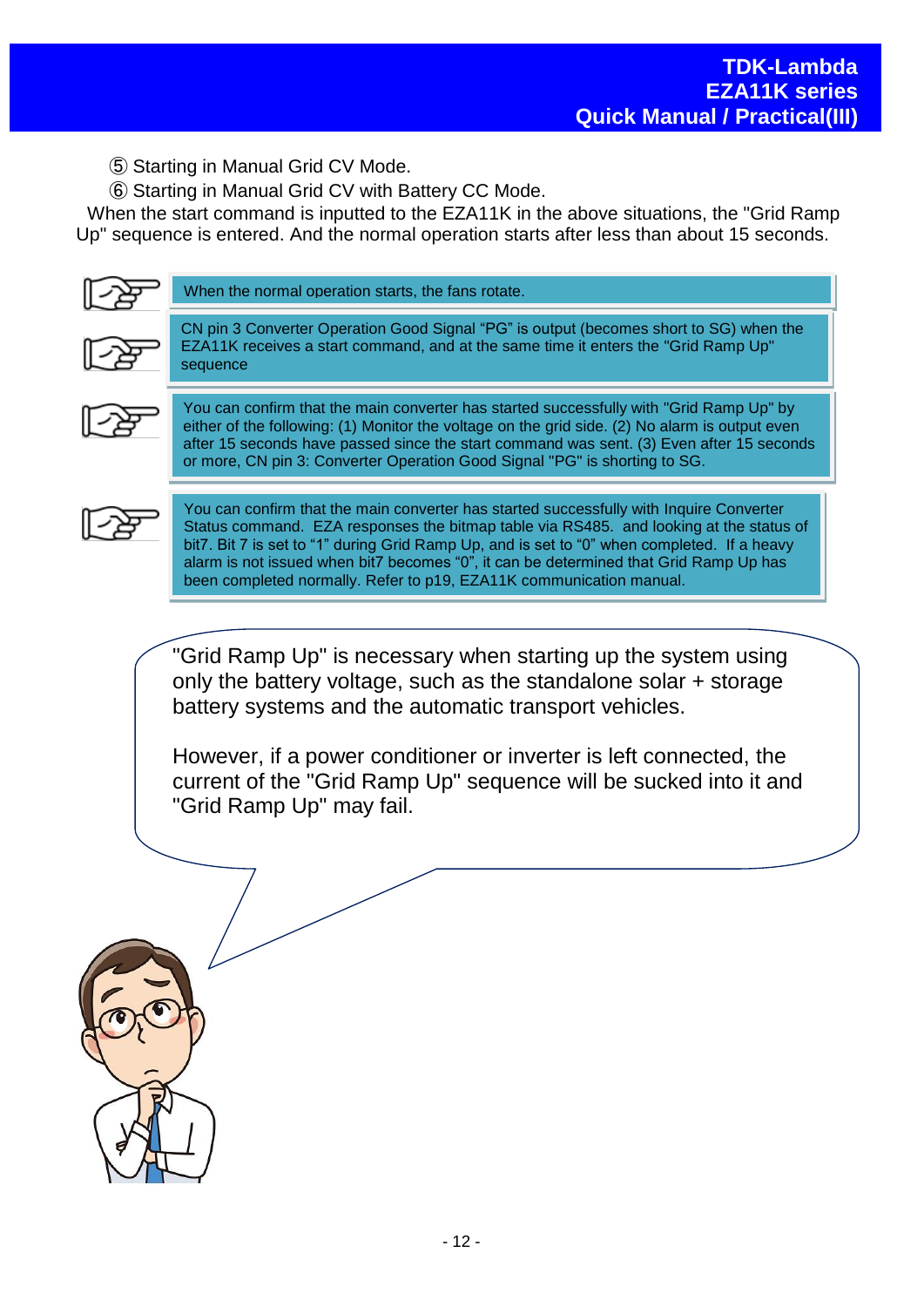5) Starting from 0V on the battery side using "Battery Ramp Up (Battery bus ramping up)"

Before starting Up EZA11K, you must apply voltages higher than "Under Grid Volts (UGV)" and "Under Battery Volts (UBV)" to the grid side (HVDC/high voltage side) and the battery side (LVDC/low voltage side), respectively.

Otherwise, the main converter cannot be started, and even if a start command is input, the alarm is output and it does not start.

However, by using the function of "Battery Ramp Up (Battery bus ramping Up)", EZA11K can start even when the battery side is under "Under Battery Volts (UBV)". To use this function, the grid side should be over "Under Grid Volts (UGV)".

"Battery Ramp Up" can be enabled with the CCF parameter. The factory setting is valid.

"Battery Ramp Up" is the function that forcibly charges the capacitive device and boosts the voltage on the battery side. Enable this when connecting a storage element of 15,000μF or less that can be charged from 0V, or when there is no load.

The following explains how to set the "Battery Ramp Up" using CNVCommCC.

### ①Start CNVCommCC.

.

Start CNVCommCC and confirm that it can communicate with EZA.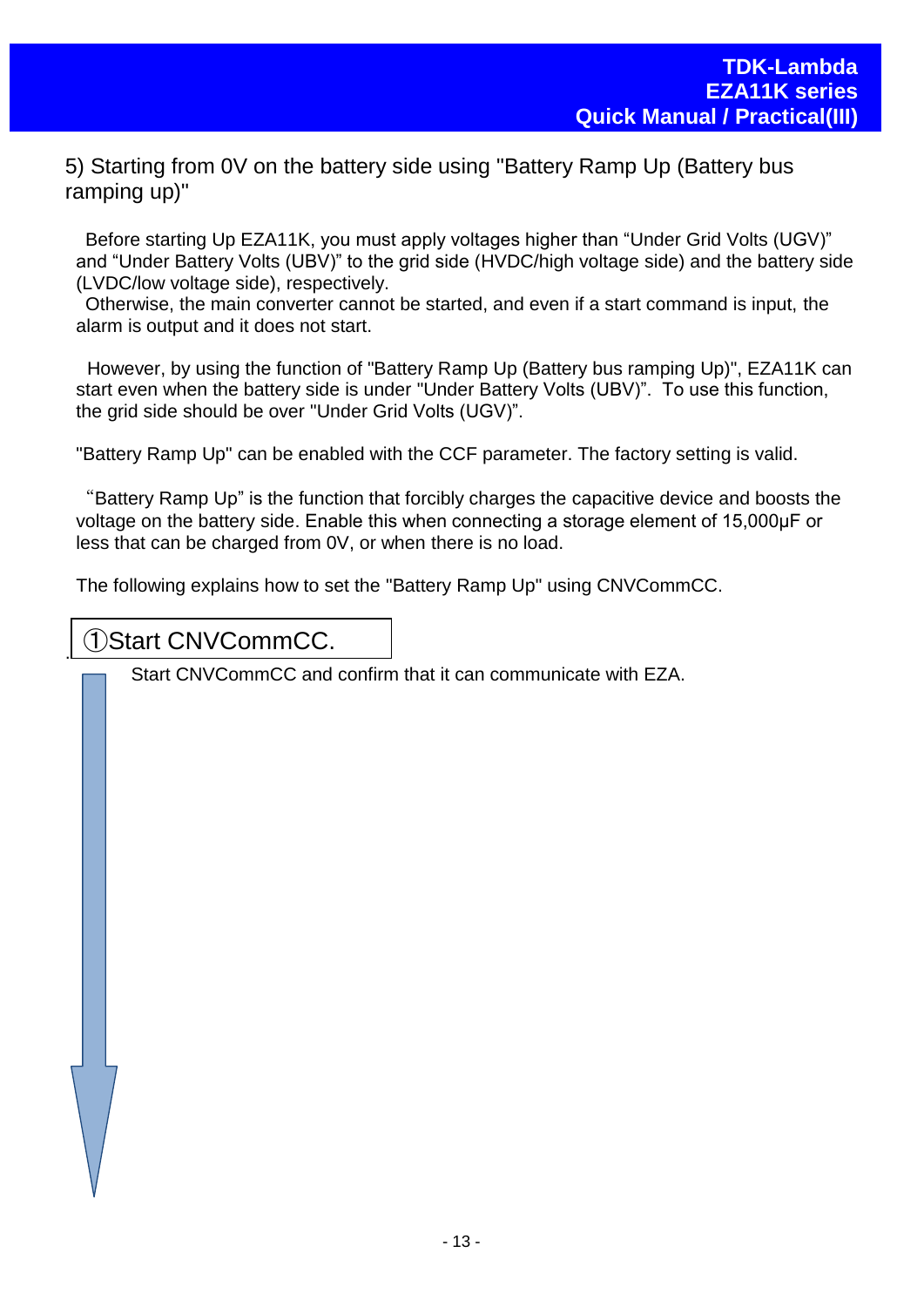# ② Set "Battery Ramp Up"

① Click "Other Setting" tab.

② Check the box for "Rump Up Battery Side" in "[07] Converter Configuration Parameter 1" and click "WRITE".

③ Click "READ" of "[07] Converter Configuration Parameter 1", and if the check box in the "Rump Up Battery Side" box is checked, the setting is saved. After that, the function of "Battery Ramp Up" is enabled.

|                                                            | CNVCommCC (EZA11K) Ver.01.0F                                                                                                                                                                                                                                                                                                                                                                  | $\times$<br>П                                                                                                                                                                                                                           |
|------------------------------------------------------------|-----------------------------------------------------------------------------------------------------------------------------------------------------------------------------------------------------------------------------------------------------------------------------------------------------------------------------------------------------------------------------------------------|-----------------------------------------------------------------------------------------------------------------------------------------------------------------------------------------------------------------------------------------|
| <b>File</b><br><b>Tools</b>                                | Window                                                                                                                                                                                                                                                                                                                                                                                        |                                                                                                                                                                                                                                         |
| Tx<br>Rx                                                   |                                                                                                                                                                                                                                                                                                                                                                                               | Communication status                                                                                                                                                                                                                    |
| <b>Target Address</b><br>Main                              | Single Target 0x00)<br>Group Broadcast 15 (0x0F)<br><b>Other Setting</b><br>Converter Information                                                                                                                                                                                                                                                                                             | <b>Own Address</b><br>126 (0x7E)<br>O Broadcast<br>$\checkmark$                                                                                                                                                                         |
| <b>READ</b><br><b>WRITE</b><br><b>READ</b><br><b>WRITE</b> | [07] Converter Configuration Parameter1<br>[TBV]<br>CCF1 Converter Configure Function<br>Target Battery Voltage<br>Battery Over Charging Protection<br>Battery Under Discharging Protection<br>[CUD] Deviation of Volts for<br>Rump up Battery Side<br>Rump up Grid Side<br>[08] Converter Configuration Parameter2<br>[CCD] Deviation of Volts for Cancel<br>Warning of Charging Upper Limit | [LBV] Limit of Battery Voltage<br>for Discharging<br>[DLD] Deviation of Volts for<br>Warning of Charging Upper Limit<br>Warning of Discharging Lower Limit<br>[DCD] Deviation of Volts for Cancel<br>Warning of Discharging Lower Limit |
| <b>READ</b><br><b>WRITE</b>                                | [06] Converter Protection Parameter<br>[UBV] Under Battery Volts<br>[OBV] Over Battery Volts<br>[UGV] Under Grid Volts<br>[OGV] Over Grid Volts                                                                                                                                                                                                                                               | [05] Dead zone Parameter<br>[UDZ] Upper Side Volts for Dead Zone<br><b>READ</b><br>[LDZ] Lower Side Volts for Dead Zone<br><b>WRITE</b>                                                                                                 |
| <b>READ</b><br><b>WRITE</b>                                | [17] Current Limit Parameter<br>[LBC] Current Limit of Battery (Chrge)<br>[LGC] Current Limit of Grid (Chrge)                                                                                                                                                                                                                                                                                 | [LBD] Current Limit of Battery (Dischrge)<br>[LGD] Current Limit of Grid (Dischrge)                                                                                                                                                     |

I need to note that unlike EZA2500, "Battery Ramp Up" of EZA11K is limited by a capacitive load of 15000μF or less.